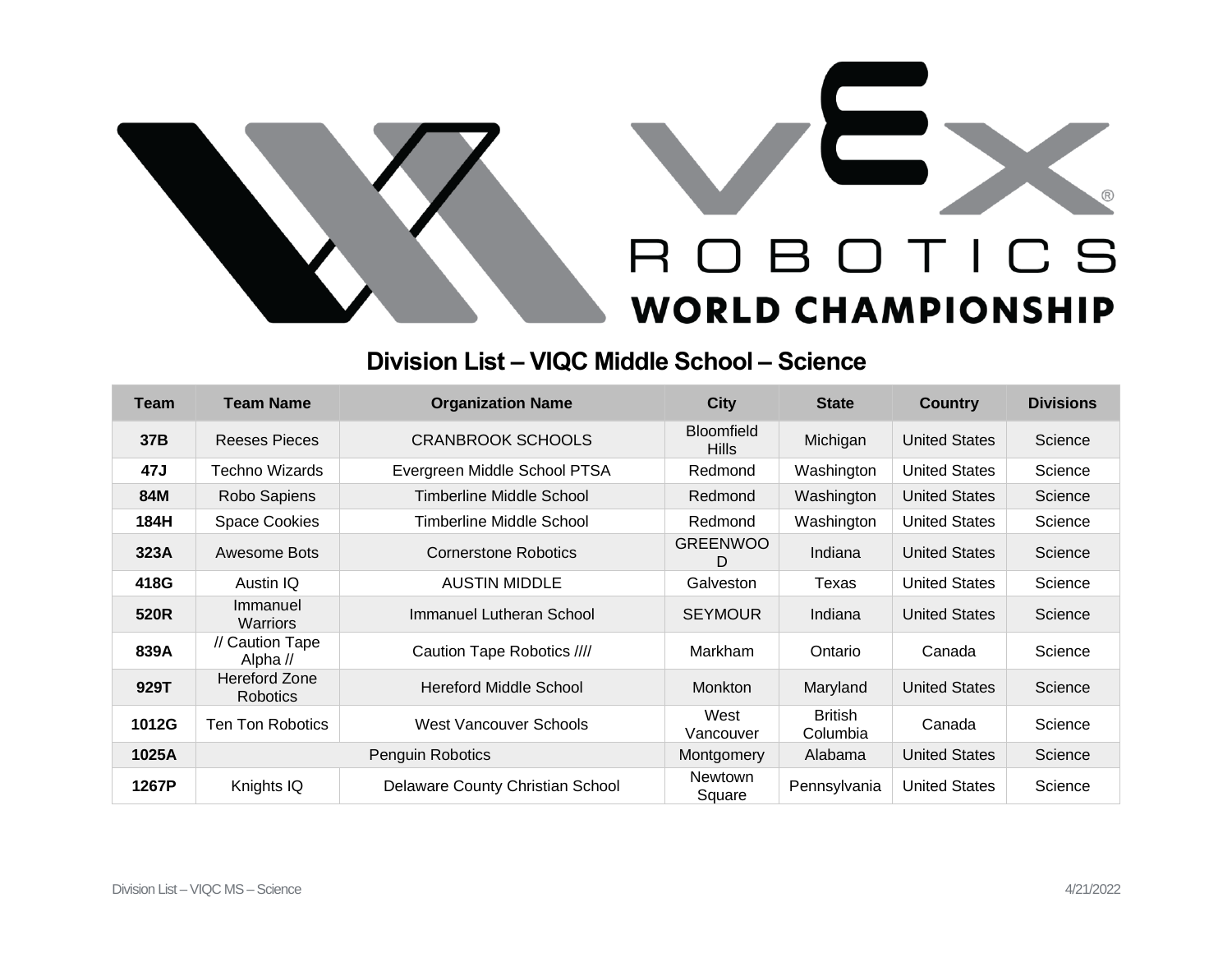| <b>Team</b> | <b>Team Name</b>                    | <b>Organization Name</b>                              | <b>City</b>             | <b>State</b> | <b>Country</b>       | <b>Divisions</b> |
|-------------|-------------------------------------|-------------------------------------------------------|-------------------------|--------------|----------------------|------------------|
| 1565C       | Memento Mori                        | Highgate School                                       | London                  |              | United<br>Kingdom    | Science          |
| 1766A       | Parents, * sigh<br>We Tried         | <b>BESSIE ALLEN MIDDLE</b>                            | North Fond<br>du Lac    | Wisconsin    | <b>United States</b> | Science          |
| 1916E       | K.O.T.R.T.                          | <b>Hutto Middle School</b>                            | <b>HUTTO</b>            | <b>Texas</b> | <b>United States</b> | Science          |
| 2048H       | Hooba Looba                         | Elevations                                            | <b>Traverse City</b>    | Michigan     | <b>United States</b> | Science          |
| 2420B       | <b>Red Stone Robot</b>              | Engineering for Kids Las Vegas                        | Las Vegas               | Nevada       | <b>United States</b> | Science          |
| 2711B       | RoboDragons                         | DON ESTRIDGE HIGH TECH MIDDLE<br><b>SCHOOL</b>        | Boca Raton              | Florida      | <b>United States</b> | Science          |
| 3028X       | Owlbots                             | SCHOOL FOR THE TALENTED & GIFTED<br>IN PLEASANT GROVE | <b>Dallas</b>           | Texas        | <b>United States</b> | Science          |
| 3997C       | Robo Cats                           | NORTH FORSYTH MIDDLE SCHOOL                           | Cumming                 | Georgia      | <b>United States</b> | Science          |
| 5080K       | <b>Bluefish Robotics</b>            | Westminster School At Oak Mountain                    | <b>BIRMINGHA</b><br>M   | Alabama      | <b>United States</b> | Science          |
| 5544D       | Mud Dogs                            | ST. MARTIN MIDDLE SCHOOL                              | Ocean<br>Springs        | Mississippi  | <b>United States</b> | Science          |
| 6210G       | HCS Eagles: G-<br><b>Force Bots</b> | Heritage Christian School                             | Indianapolis            | Indiana      | <b>United States</b> | Science          |
| 6610Y       | Mauna Loa                           | Woodland Junior High School                           | <b>FAYETTEVIL</b><br>LE | Arkansas     | <b>United States</b> | Science          |
| 7074W       | KMS Tech Hui IQ                     | Kapolei Middle School                                 | Kapolei                 | Hawaii       | <b>United States</b> | Science          |
| 7704E       | <b>Steel Eagles</b>                 | ZIONSVILLE MIDDLE SCHOOL                              | Zionsville              | Indiana      | <b>United States</b> | Science          |
| 8390A       | // Caution Tape<br>Ambush //        | Caution Tape Robotics ////                            | Markham                 | Ontario      | Canada               | Science          |
| 9078D       | 9078D                               | <b>GRIFFITHS (GORDON) MIDDLE</b>                      | Downey                  | California   | <b>United States</b> | Science          |
| 10226A      | <b>Baku Squad</b>                   | SANFORD MIDDLE SCHOOL                                 | Opelika                 | Alabama      | <b>United States</b> | Science          |
| 10515A      | Hephaestus                          | J WILLIAM FULBRIGHT JUNIOR HIGH<br><b>SCHOOL</b>      | Bentonville             | Arkansas     | <b>United States</b> | Science          |
| 10704X      | Pukalani STEM<br>Imagineers         | PUKALANI STEM IMAGINEERS<br><b>ROBOTICS TEAM</b>      | Kula                    | Hawaii       | <b>United States</b> | Science          |
| 10775K      | CyberEAGLES                         | SYCAMORE SCHOOL                                       | Indianapolis            | Indiana      | <b>United States</b> | Science          |
| 10851C      | In Progress                         | RIVERVIEW LUTHERAN SCHOOL                             | Appleton                | Wisconsin    | <b>United States</b> | Science          |
| 11064B      | <b>Brink BotCats</b>                | <b>BRINK JHS</b>                                      | <b>OKC</b>              | Oklahoma     | <b>United States</b> | Science          |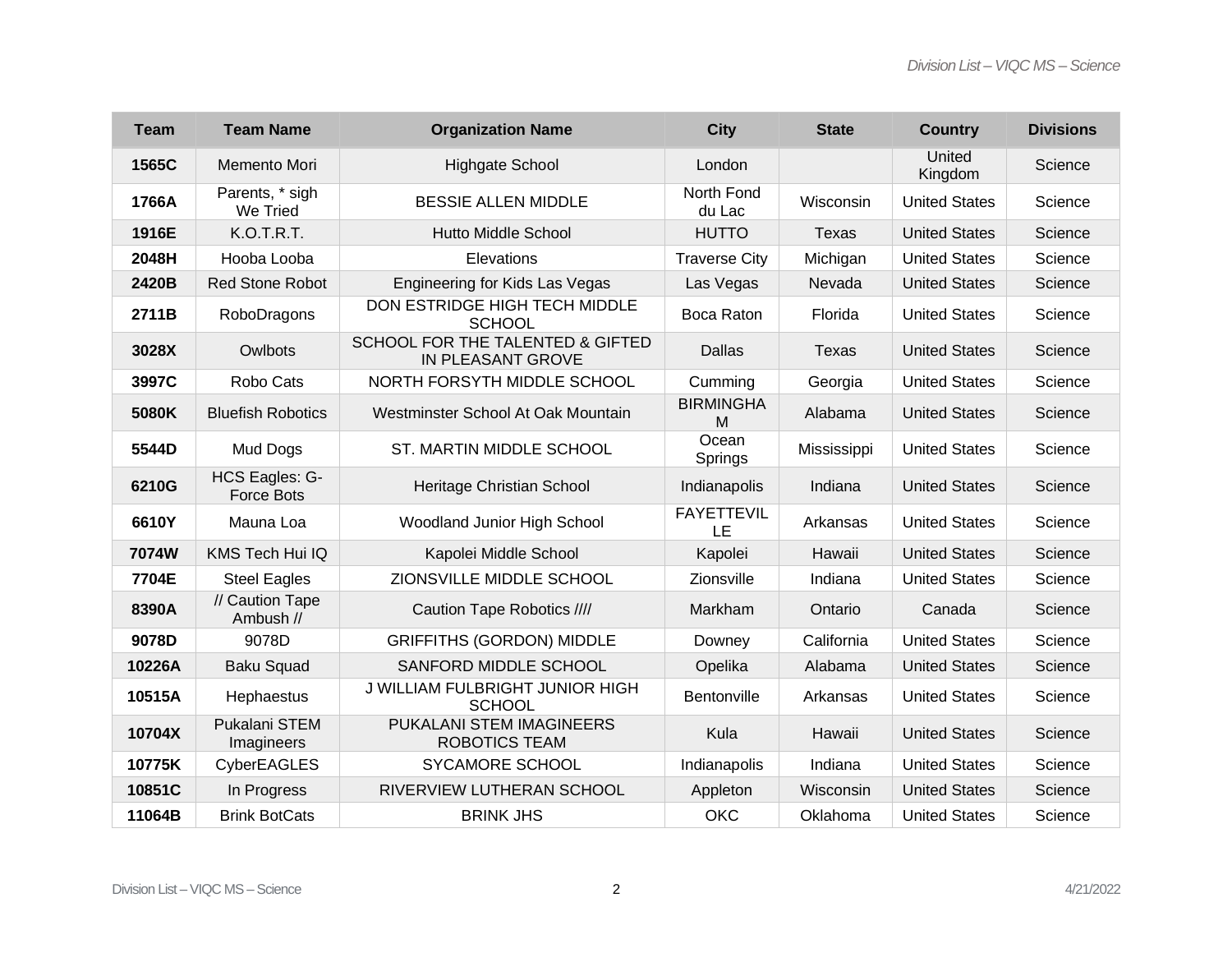| <b>Team</b> | <b>Team Name</b>                  | <b>Organization Name</b>                 | <b>City</b>                   | <b>State</b>      | <b>Country</b>       | <b>Divisions</b> |
|-------------|-----------------------------------|------------------------------------------|-------------------------------|-------------------|----------------------|------------------|
| 11336B      | DJ <sub>2</sub>                   | Long Hill FORCE -- Central Middle School | Stirling                      | New Jersey        | <b>United States</b> | Science          |
| 11471K      | French Toast<br>Mafia             | <b>LaSalle Preparatory School</b>        | Niagara Falls                 | New York          | <b>United States</b> | Science          |
| 11575D      | The Big Yellow<br><b>Ballers</b>  | <b>COLEMAN MIDDLE SCHOOL</b>             | Tampa                         | Florida           | <b>United States</b> | Science          |
| 11857C      | Robonauts                         | OUR LADY OF GRACE SCHOOL                 | Noblesville                   | Indiana           | <b>United States</b> | Science          |
| 13765D      | MTS X-O-Limit                     | Merchant Taylors' School                 | London                        |                   | United<br>Kingdom    | Science          |
| 14724B      | <b>Phantom Eagles</b>             | OAK HILL JUNIOR HIGH SCHOOL              | Converse                      | Indiana           | <b>United States</b> | Science          |
| 15263B      | <b>Autrey Mill Lions</b><br>Two   | <b>AUTREY MILL MIDDLE SCHOOL</b>         | <b>Johns Creek</b>            | Georgia           | <b>United States</b> | Science          |
| 16346X      | X-otic                            | Cranberry Jr Sr High School              | Seneca                        | Pennsylvania      | <b>United States</b> | Science          |
| 18386B      | <b>Princeton Middle</b><br>School | PRINCETON MIDDLE SCHOOL                  | <b>PRINCETON</b>              | West Virginia     | <b>United States</b> | Science          |
| 18988A      | <b>ANDROIDES</b>                  | <b>Robotic Minds</b>                     | Quito                         |                   | Ecuador              | Science          |
| 20313G      | <b>VEX Dogs</b>                   | <b>Homeschool Robotics</b>               | Louisville                    | Kentucky          | <b>United States</b> | Science          |
| 21117C      | <b>LCS Robo-Lions</b>             | <b>Liberty Christian School</b>          | <b>OWINGS</b><br><b>MILLS</b> | Maryland          | <b>United States</b> | Science          |
| 21666B      | <b>Boom Bots</b>                  | <b>CSAAElite</b>                         | Markham                       | Ontario           | Canada               | Science          |
| 22903C      | <b>HABS_Critical</b><br>Speed     | Haberdashers' Boys' School               | Hertfordshire                 |                   | United<br>Kingdom    | Science          |
| 24250H      | Kermit the Frooge                 | BRENTWOOD MIDDLE SCHOOL                  | <b>Brentwood</b>              | Tennessee         | <b>United States</b> | Science          |
| 29611A      | The Operatorz                     | Powdersville Middle School               | Greenville                    | South<br>Carolina | <b>United States</b> | Science          |
| 30303A      |                                   | PhAnToM BoTs                             | Cumming                       | Georgia           | <b>United States</b> | Science          |
| 31516A      | <b>Bot Masters</b>                | Medway Middle School                     | Medway                        | Massachusett<br>S | <b>United States</b> | Science          |
| 32688B      | Warriors                          | THEODORE ROOSEVELT SCHOOL                | Ft. Apache                    | Arizona           | <b>United States</b> | Science          |
| 33884C      | <b>RoboRicers</b>                 | Orimattilan yhteiskoulu                  | Orimattila                    |                   | Finland              | Science          |
| 36521A      | Robo Racers                       | Independent team                         | glen allen                    | Virginia          | <b>United States</b> | Science          |
| 38501A      | <b>Titans</b>                     | WAIAKEA INTERMEDIATE SCHOOL              | Hilo                          | Hawaii            | <b>United States</b> | Science          |
| 41321C      | <b>Wilson Robotics</b>            | WOODROW WILSON MIDDLE SCHOOL             | <b>Council bluffs</b>         | lowa              | <b>United States</b> | Science          |
| 44222A      | <b>SRS Team RAAS</b>              | <b>Sunset Ridge Elementary School</b>    | Northfield                    | <b>Illinois</b>   | <b>United States</b> | Science          |
| 45908A      | Hyper Lynx                        | <b>LINDALE MIDDLE</b>                    | Linthicum                     | Maryland          | <b>United States</b> | Science          |